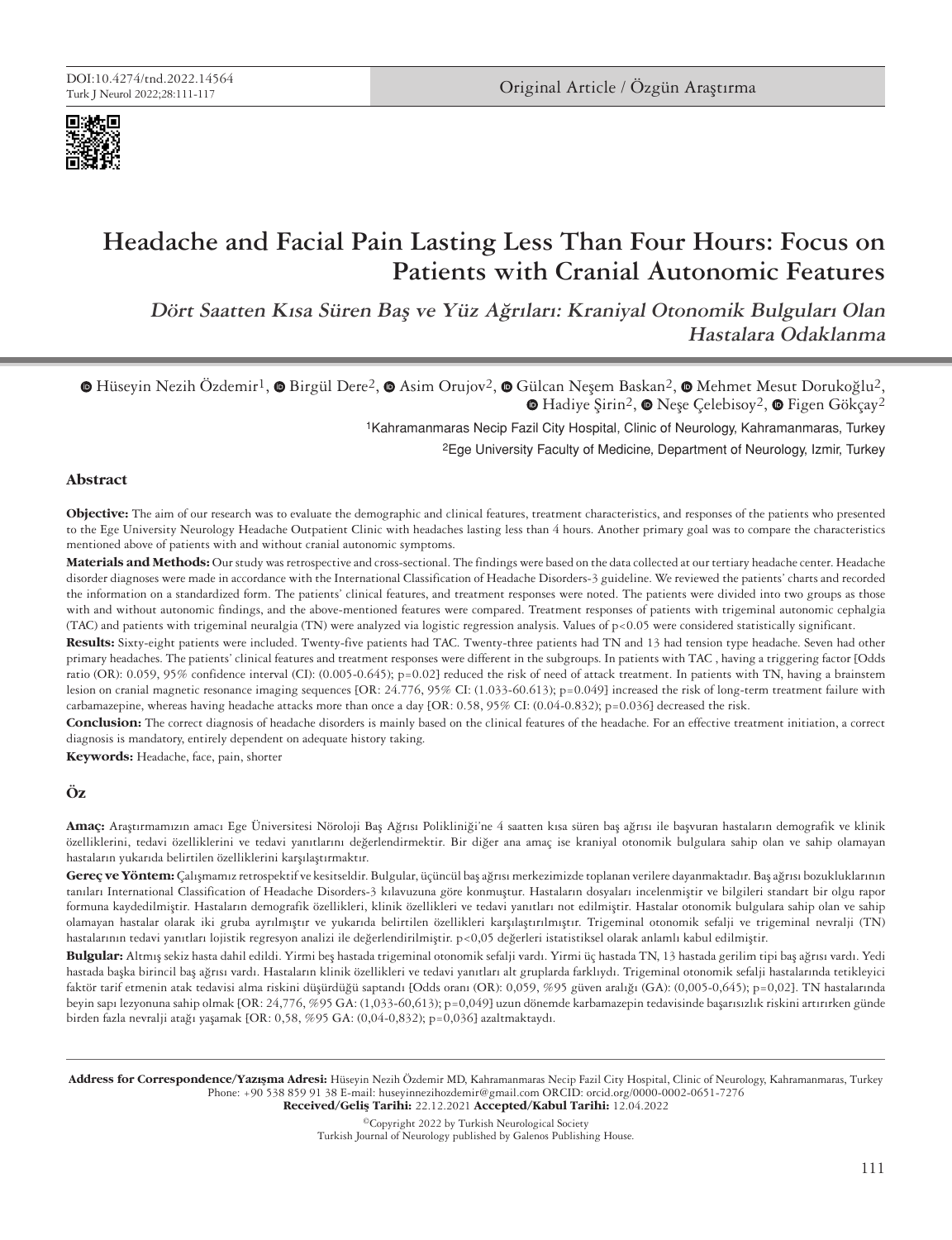**Sonuç:** Baş ağrısı bozukluklarının doğru teşhisi, temel olarak baş ağrısının klinik özelliklerine dayanır. Etkili bir tedavi için doğru bir teşhis zorunludur, doğru teşhis tümüyle uygun öykü alınmasına dayanmaktadır.

**Anahtar Kelimeler:** Baş ağrısı, yüz, ağrı, kısa

# **Introduction**

Headache disorders are among the most common neurologic ailments and often find themselves being addressed at a neurology outpatient clinic (1). The lifetime prevalence of headache disorders is up to 96% (1). Although headaches affect people in all regions of the world, the frequency of headache disorders is uneven (2). More than 90% of patients with headache have tension-type headache (TTH) or migraine (2). Although less common, other types of disorders can cause severe headache attacks and may be disguising a different neurological disease (3). Therefore, it is essential to diagnose and treat these less prevalent primary headache disorders properly.

The diagnosis of primary headache disorders is based on clinical features (4). One of the main criteria for the differential diagnosis of headache disorders is the duration of the headaches (4). Pain lasting more than 4 hours is a criterion for a migraine diagnosis; whereas most other types, such as trigeminal autonomic cephalgia (TAC), other primary headaches, and neuralgiform head and face pain disorders last less than 4 hours (4). These headache disorders differ in demographic, clinical, and treatment characteristics (2).

TAC is characterized by unilateral headache and generally parasympathetic cranial autonomic symptoms ipsilateral to the headache (5). Four main types of TAC are defined in the International Classification of Headache Disorders 3 (ICHD-3) guideline. Each type of TAC requires a specific clinical and treatment approach.

The aim of our research was to evaluate the demographic and clinical features, treatment characteristics, and responses of the patients who presented to the Ege University Neurology Headache Outpatient Clinic with headaches lasting less than 4 hours. Another primary goal was to compare the characteristics mentioned above of patients with and without cranial autonomic symptoms.

# **Materials and Methods**

Our study was retrospective and cross-sectional. The findings were based on the data collected at our tertiary headache center. Headache disorder diagnoses were made in accordance with the ICHD-3 guideline (4). Patients who were followed-up between 01.01.2018 and 01.01.2021 were included in the study. We selected patients who met the following conditions: Being over 18 years of age, having a primary headache disorder, experiencing head or face pain lasting less than 4 hours, and having a follow-up at our clinic more than six months. Patients with severe general medical diseases such as severe cardiovascular diseases, pulmonary diseases, and malignancies were excluded.

We reviewed the patients' charts and recorded the information on a standardized form. The patients' age and sex were noted as demographic traits. The diagnosis of the exact headache disorder was recorded along with the age at onset, location, duration, quality, frequency, and level of severity. Accompanying symptoms, triggering factors, relieving factors, and prodromal symptoms were ascertained. Cranial magnetic resonance imaging (MRI) findings were also noted. Visual analogue scales were used to assess headache severity and headache diaries were used to assess headache frequency.

The patients were treated in line with the Turkish Neurological Society Headache Treatment Guidelines (6). Our tertiary center has three experienced headache experts and the patients had monthly or bi-monthly follow-ups depending on the nature of the disease. The number of drugs used for prevention and treatment, as well as other acute treatments were noted. Medications resulting in more than 50% reduction in headache frequency and/or headache severity were considered successful (6).

We classified the patients into two groups: Headache patients with cranial autonomic symptoms (patients with TAC) and headache patients without cranial autonomic symptoms (non-TAC patients). We compared the demographic, clinical and treatment characteristics of these two groups.

The Local Ethical Committee of Ege University Medical School approved the study (the approval code is: 21-8T/21).

### **Statistical Analysis**

The data were analyzed using SPSS version 25. Numeric variables with a normal distribution were defined with means and standard deviations (SD), and those without a normal distribution were defined with median values. The Shapiro-Wilk test was used to test the normality of distribution. When comparing quantitative data to determine whether or not there was a difference between the groups, Student's t-test was used for data with a normal distribution and the Mann-Whitney U test for data without a normal distribution. To determine the differences between groups, the  $\chi^2$  and Fisher's Exact tests were used. The relationships between numerical variables were evaluated with Pearson correlation analysis for those with a normal distribution and Spearman's correlation analysis for those without.

Potential risk factors associated with a need for treatment in patients with TAC and long-term treatment failure in patients with trigeminal neuralgia (TN) were analyzed via univariate and multivariate logistic regression analyses. Univariate odds ratio (OR) and 95% confidence interval (CI) limits were calculated, and variables with p<0.25 were included in the logistic regression analysis as independent variables. Values of  $p < 0.05$  were considered statistically significant.

# **Results**

### **General Demographic and Diagnostic Findings**

Sixty-eight patients were included in the study. Thirty seven (54.4%) patients were female, and 31 (45.6%) were male. The mean age was 47.25 years (SD: 15.16) and the mean age at symptom onset was 44.5 years (SD: 15.02) (Table 1). Comparison of the demographic features of the TAC and non-TAC groups are shown on Graph 1.

Among the participants, 25 patients had TAC. Twenty-three patients had TN and 13 had TTH. Seven had other primary headaches, three had hypnic headache, two had primary stabbing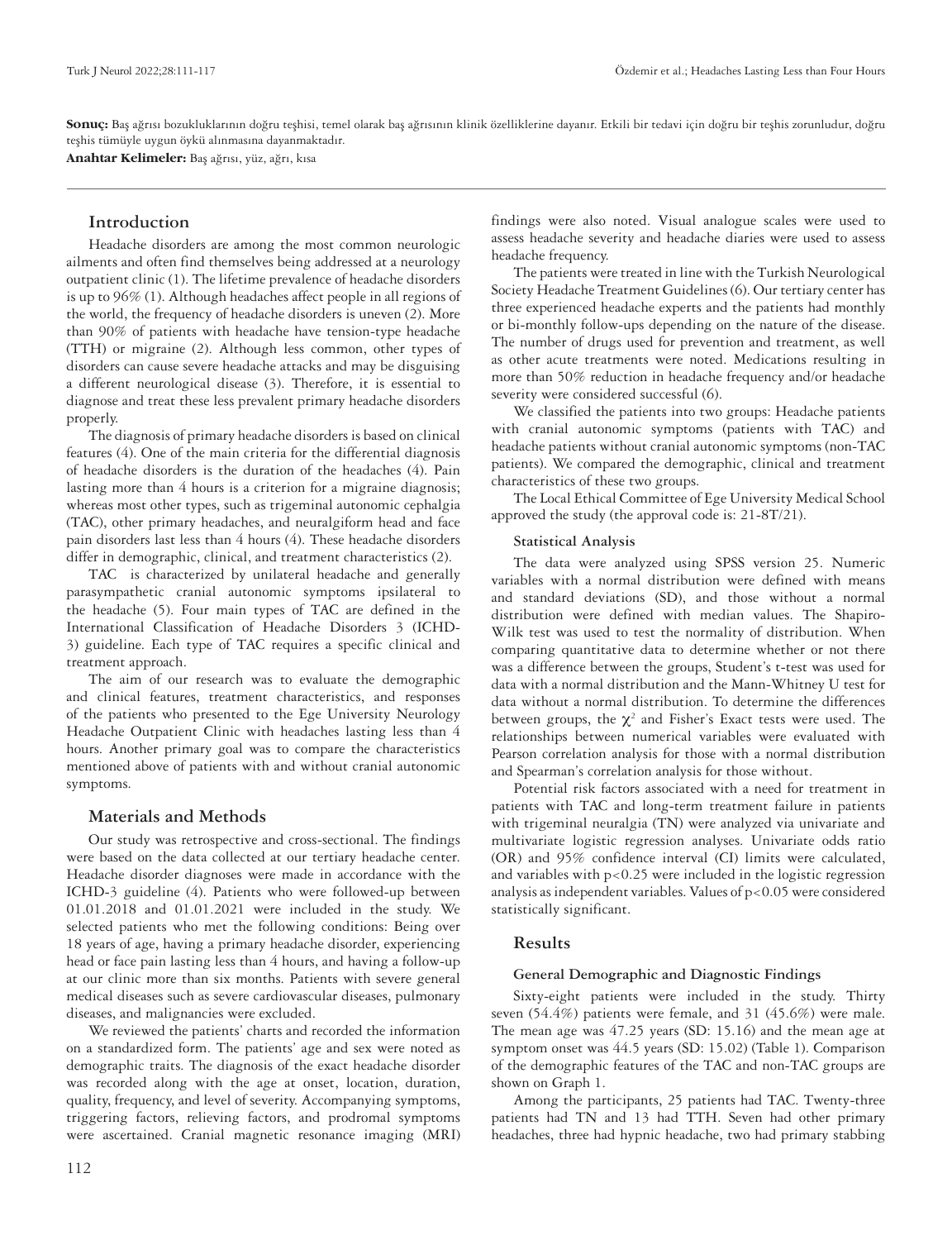| Table 1. Demographic features of the patients |                     |                     |                          |      |  |  |  |
|-----------------------------------------------|---------------------|---------------------|--------------------------|------|--|--|--|
|                                               | TAC group           | Non-TAC group       | Overall $(n=68)$         | D    |  |  |  |
| Gender<br>Male<br>Female                      | 15<br>10            | 16<br>27            | 31 (46.6%)<br>37 (54.4%) | 0.08 |  |  |  |
| Age                                           | $43.68$ (SD: 12.18) | $49.33$ (SD: 16.44) | $47.25$ (SD: 15.16)      | 0.14 |  |  |  |
| Age<br><40 years<br>$>40$ years               | 11<br>14            | 15<br>28            | 25(36.7%)<br>43 (63.2%)  | 0.6  |  |  |  |

TAC: Trigeminal autonomic cephalgia, SD: Standard deviation



**Graph 1.** A boxplot graphic that shows the mean age at onset of the disease in TAC group and non TAC group TAC: Trigeminal autonomic cephalgia

headache. Details of the clinical characteristics of the patients are provided in Table 2.

### **Trigeminal Autonomic Cephalgia**

Of the studied population, TAC was the most common headache disorder. Twenty-five patients had TAC: 19 had cluster headache, 5 had paroxysmal hemicrania, and 1 had short-lasting unilateral neuralgiform headache with conjunctival injection and tearing (SUNCT) (Table 3).

Fifteen of 25 patients with TAC were male and 10 were female. Male gender preponderance was present in patients with cluster headache (p=0.01). The mean age at onset in the TAC group was 41.8 years (SD=12.3), while in the non-TAC group it was  $46.05$ years (SD=16.3). There was no significant difference in terms of mean age at onset between TAC and non-TAC groups (p=0.27). Although 56% of patients with TAC had a symptom onset after 40 years of age, late symptom onset was not associated with either of the groups  $(p=0.45)$ .

Twelve patients with TAC had a hemicranial headache and 10 patients with TAC had a unilateral supraorbital/ retroorbital headache. Hemicranial headache was significantly more frequent in the TAC group than the non-TAC group  $(p=0.035)$ .

Thirteen of 24 patients with TAC described their headache as throbbing, and five said they felt a pressure. The rest of the patients with TAC characterized their headache as stabbing, dull, and electric shock-like. Throbbing headache was seen more frequently in the TAC group than the non-TAC group (p=0.001). No particular type of pain was exclusive to a specific TAC

| Table 2. Clinical characteristics of the patients                                                                            |                                                    |                                                   |                                                                    |         |  |  |
|------------------------------------------------------------------------------------------------------------------------------|----------------------------------------------------|---------------------------------------------------|--------------------------------------------------------------------|---------|--|--|
|                                                                                                                              | <b>TAC</b><br>group                                | Non-<br><b>TAC</b><br>group                       | Overall<br>$(n=68)$                                                | p       |  |  |
| Headache location<br>Hemicranial<br>Hemifacial<br>Unilateral retroorbital<br><b>Vertex</b><br>Bilateral frontal/<br>temporal | 15<br>$\Omega$<br>10<br>$\overline{0}$<br>$\Omega$ | $\overline{2}$<br>21<br>$\overline{2}$<br>3<br>15 | 17(25%)<br>21 (30.8%)<br>12 (17.6%)<br>$3(2.9\%)$<br>15 (22.1%)    | < 0.001 |  |  |
| Headache quality<br>Electric shock like<br>Throbbing<br>Pressing<br>Dull<br>Stabbing                                         | $\Omega$<br>13<br>5<br>7<br>$\theta$               | 23<br>$\mathbf{1}$<br>14<br>3<br>$\overline{2}$   | 23 (33.8%)<br>14 (20.6%)<br>19 (27.9%)<br>10 (14.7%)<br>$2(2.9\%)$ | < 0.001 |  |  |
| Headache intensity<br>Mild<br>Moderate<br>Severe<br>Very severe                                                              | $\Omega$<br>$\Omega$<br>12<br>13                   | $\mathbf{1}$<br>15<br>4<br>23                     | $1(1.4\%)$<br>15 (22.1%)<br>16(36.5)<br>36 (52.9%)                 | < 0.001 |  |  |
| Triggering factor<br><b>Yes</b><br>N <sub>O</sub>                                                                            | 13<br>12                                           | 19<br>24                                          | 32 (47.1%)<br>36 (52.9%)                                           | 0.61    |  |  |
| Relieving factor<br><b>Yes</b><br>N <sub>O</sub>                                                                             | 5<br>20                                            | 10<br>33                                          | $15(22.1\%)$<br>53 (77.9%)                                         | 0.77    |  |  |

TAC: Trigeminal autonomic cephalgia

subgroup (p=0.93). Additionally, 7 patients with TAC described migrainous features during the headache attacks. Two patients had photophobia, 3 patients had phonophobia, and 5 patients had nausea or vomiting.

The level of pain was noted as severe in 12 of the patients with TAC and very severe in 13. There was no significant difference in terms of pain intensity between the TAC and the non-TAC groups  $(p=0.39)$ .

The prevailing autonomic symptom in TACs is conjunctival injection and/or lacrimation, and 16 of our 25 patients with TAC had one or both. Other autonomic symptoms patients with TAC had, were nasal congestion, eyelid edema, facial sweating, and ptosis. No particular autonomic symptom was related to a specific TAC subgroup, and having conjunctival injection and/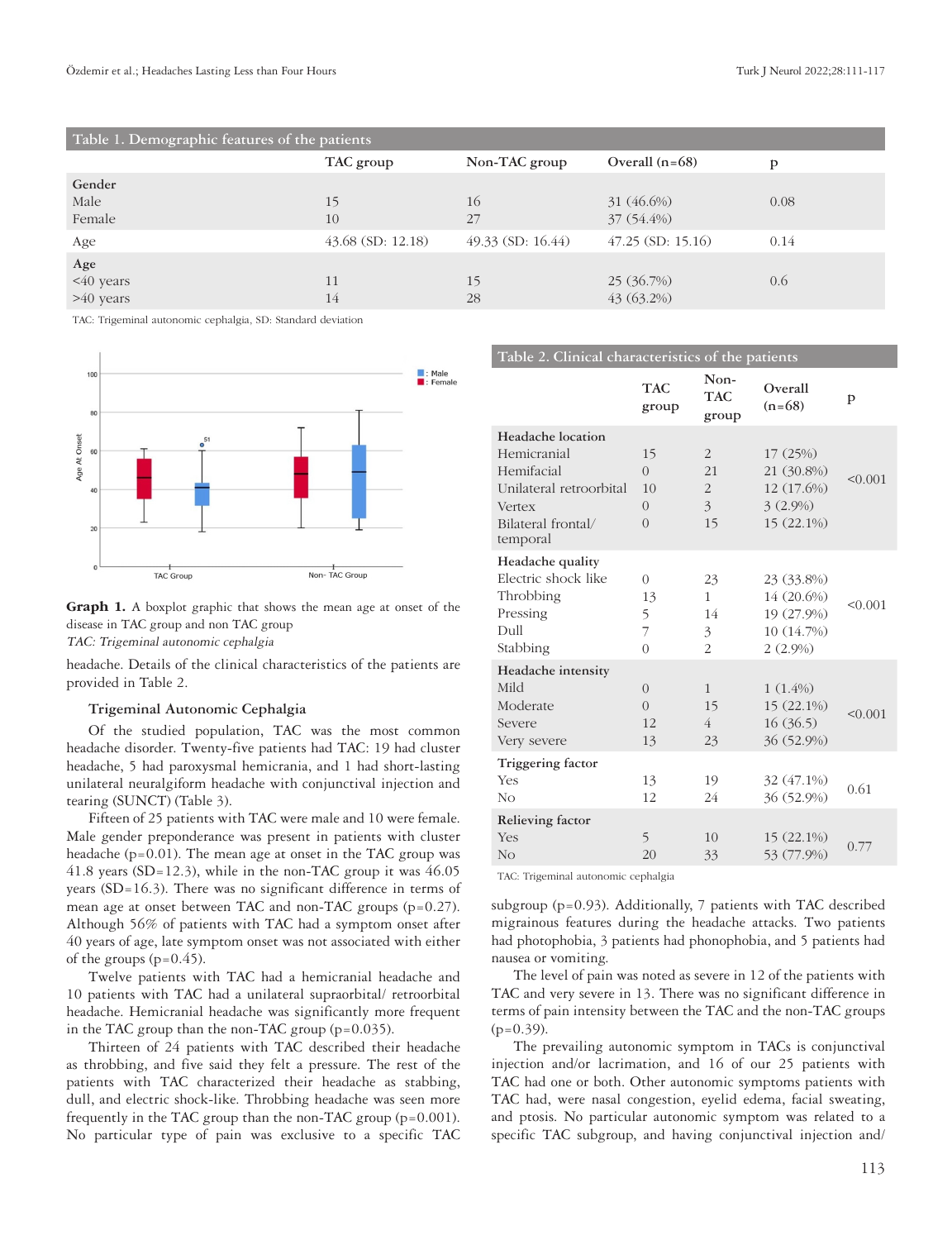or lacrimation did not affect the treatment response  $(p=0.57$  and p=0.52, respectively).

Verapamil was the most frequently used prophylactic drug in patients with cluster headache. Indomethacin was used in patients with a paroxysmal hemicrania, hypnic headache, idiopathic stabbing headache or primary cough. The patient with SUNCT was treated with lamotrigine. In 4 (21%) of the 19 patients with cluster headache, verapamil was replaced with topiramate, as the former failed to reduce the headache frequency. Topiramate was the drug of choice in 4 patients with cluster headache with satisfying efficacy.

Thirteen patients with TAC needed attack treatment in spite of adequate prophylactic treatment. Ten of the patients had cluster headache and 3 had paroxysmal hemicrania. On univariate analysis, accompanying migrainous features [OR: 0.32, 95% CI: (0.049-2.108); p=0.23], having a triggering factor [OR: 0.016, 95% CI: (0.016-0.627); p=0.014], and/or having conjunctival tearing/lacrimation as cranial autonomic feature [OR: 0.300, 95% CI:  $(0.054-1.669)$ ; p= $0.169$ ] were evaluated in terms of need of attack treatment in spite of adequate prophylactic treatment. On multivariate analysis, having a triggering factor [OR: 0.059, 95% CI:  $(0.005-0.645)$ ;  $p=0.02$ ] reduced the risk of need of attack treatment in spite of adequate prophylactic treatment (Table 4).

We used oxygen inhalation in the attack treatment of cluster headaches, and oxygen and triptans for the attack treatment of paroxysmal hemicrania.

# **Trigeminal Neuralgia**

Twenty-three patients were diagnosed as having TN. Eighteen patients were female and 5 were male. Mean age at onset of the disease were 51.8 (SD: 12.8), while 78.3% of patients with TN were over 40 years of age at onset.

Twenty-one patients with TN had hemifacial pain (including nervus mandibularis and nervus maxillaris innervation zones), and only 2 patients with TN had pain located in the retroorbital/ supraorbital regions. All patients with TN in the studied population delineated their facial pain as electric shock-like, likewise all patients with TN expressed the level of pain as very severe.

Eleven patients had abnormal findings on their cranial MRIs. Five of the 11 patients were patients with TN. Cranial MRI scans showed vascular compression on the trigeminal nerve in 4 patients and demyelinating plaque in the pons of another patient. Abnormal cranial MRI findings were more frequent in the patients with TN (p=0.02). Other 6 patients had non-specific T2 weighted hyperintense lesions.

Of the studied population, the most commonly used drug was carbamazepine. We also used oxcarbazepine and gabapentin for TN. All patients with TN benefited from carbamazepine at the beginning. However, a tolerance developed in 11 of the 23 (48%) patients. Carbamazepine was replaced with oxcarbazepine in 6 patients and with valproic acid in 4. Valproic acid was replaced with oxcarbazepine as it was unsuccessful in alleviating the pain.

| Table 3. Summary of the TAC patients |                              |                                  |                |                       |              |  |  |
|--------------------------------------|------------------------------|----------------------------------|----------------|-----------------------|--------------|--|--|
|                                      | Cluster headache<br>$(n=19)$ | Paroxysmal<br>hemicrania $(n=5)$ | $SUNCT (n=1)$  | TAC group<br>$(n=25)$ | $\mathbf{p}$ |  |  |
| Gender                               |                              |                                  |                |                       |              |  |  |
| Male                                 | 14 (73.7%)                   | 1(20%)                           | $\overline{0}$ | 15 (60%)              | 0.01         |  |  |
| Female                               | $5(26.3\%)$                  | 4(80%)                           | $1(100\%)$     | 10 (40%)              |              |  |  |
| Age at onset                         |                              |                                  |                |                       |              |  |  |
| <40 years                            | 8 (42.1%)                    | 3(60%)                           | $\overline{0}$ | 11 (44%)              |              |  |  |
| >40 years                            | 11 (57.9%)                   | 2(40%)                           | $1(100\%)$     | 14 (56%)              | 0.79         |  |  |
| Headache location                    |                              |                                  |                |                       |              |  |  |
| Hemicranial                          | $10(52.6\%)$                 | $5(100\%)$                       | $\overline{0}$ | 15 (60%)              |              |  |  |
| Unilateral retroorbital              | $9(47.4\%)$                  | $\overline{0}$                   | 1(100%)        | 10 (40%)              | 0.37         |  |  |
| Headache quality                     |                              |                                  |                |                       |              |  |  |
| Throbbing                            | $9(47.4\%)$                  | 3(60%)                           | $1(100\%)$     | 13 (52%)              |              |  |  |
| Pressing                             | $4(21.1\%)$                  | 1(20%)                           | $\theta$       | 5(20%)                | 0.92         |  |  |
| Dull                                 | 6(31.5%)                     | 1(20%)                           | $\overline{0}$ | 7(28%)                |              |  |  |
| Headache intensity                   |                              |                                  |                |                       |              |  |  |
| Mild                                 | $\overline{0}$               | $\boldsymbol{0}$                 | $\overline{0}$ | $\overline{0}$        |              |  |  |
| Moderate                             | $\Omega$                     | $\overline{0}$                   | $\Omega$       | $\Omega$              |              |  |  |
| Severe                               | 11 (57.9%)                   | $5(100\%)$                       | $1(100\%)$     | 17 (68%)              | 0.28         |  |  |
| Very severe                          | 8 (42.1%)                    | $\overline{0}$                   | $\overline{0}$ | 8 (32%)               |              |  |  |
| Autonomic symptom                    |                              |                                  |                |                       |              |  |  |
| Conjunctival injection               | 11 (68.7%)                   | 4(80%)                           | $1(100\%)$     | 16 (64%)              |              |  |  |
| Nasal congestion                     | 2(10.5%)                     | $\sqrt{a}$                       | $\overline{0}$ | 2(8%)                 |              |  |  |
| Eyelid oedema                        | $1(5.2\%)$                   | $\sqrt{a}$                       | $\Omega$       | 1(4%)                 |              |  |  |
| Facial sweating                      | $2(10.5\%)$                  | $\overline{0}$                   | $\Omega$       | 2(8%)                 | 0.057        |  |  |
| Myosis/ptosis                        | $2(10.5\%)$                  | 1(20%)                           | $\overline{0}$ | 3(12%)                |              |  |  |
| Restlessness/agitation               | $1(5.2\%)$                   | $\theta$                         | $\Omega$       | 1(4%)                 |              |  |  |

TAC: Trigeminal autonomic cephalgia, SUNCT: Short-lasting unilateral neuralgiform headache with conjunctival injection and tearing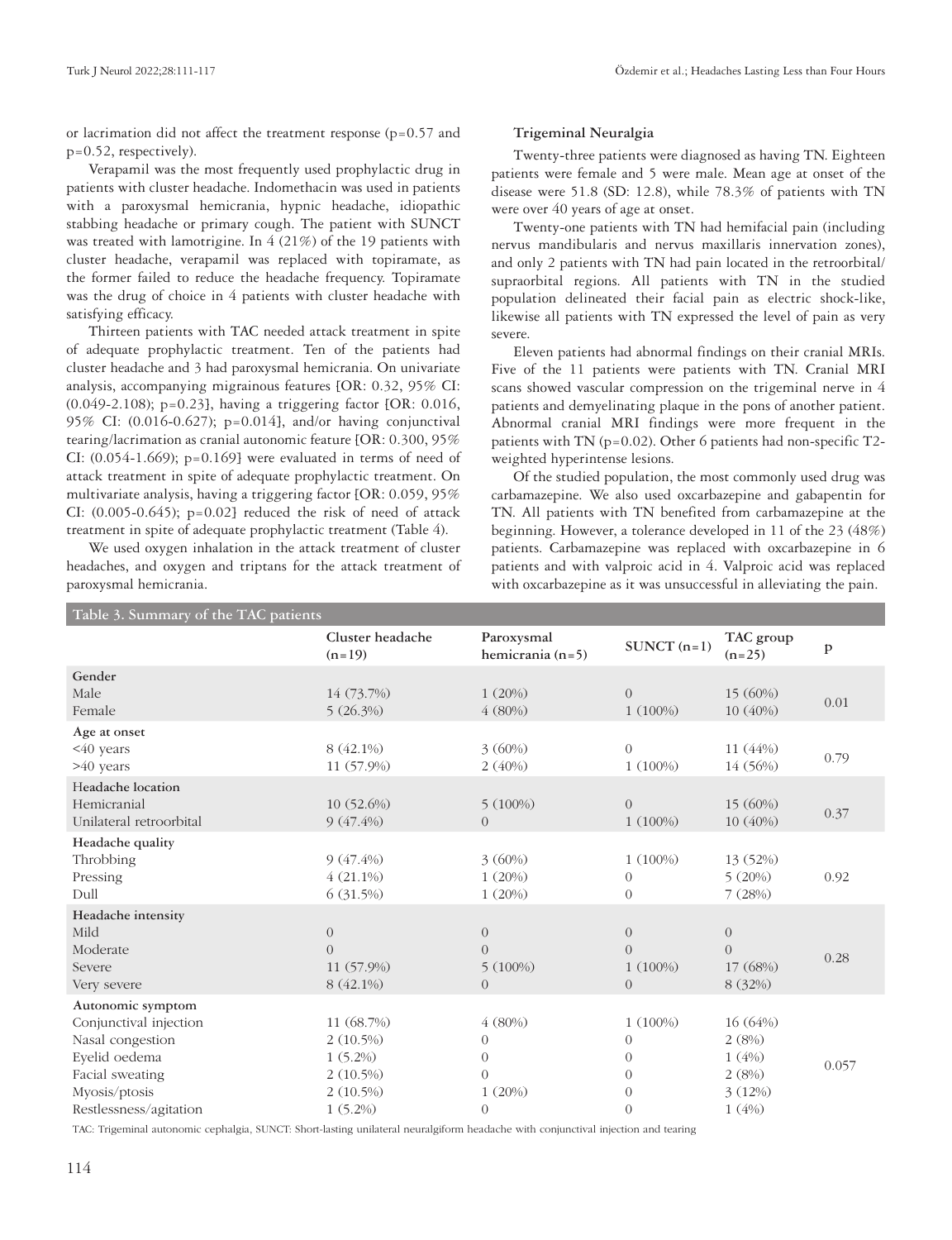On univariate analysis; having headache attacks more than once a day [OR: 0.125, 95% CI: (0.019-0.805); p=0.029], and/or a brainstem lesion on cranial MRI sequences [OR: 9.167, 95% CI: (0.860-97.694); p=0.066], and having a triggering factor [OR: 4.167, 95% CI: (0.607-28.621); p=0.147] were found significant and they were selected for multivariate analysis since the p values were less than 0.25. On multivariate analysis, whilst having a brainstem lesion on cranial MRI sequences [OR: 24.776, 95% CI:  $(1.033-60.613)$ ; p=0.049} increased the risk of long-term treatment failure with carbamazepine, having headache attacks more than once a day [OR: 0.58, 95% CI: (0.04-0.832); p= 0.036] decreased the risk (Table 5).

### **Tension Type Headache**

Our study included 13 patients with TTH. Seven patients with TTH were female and 6 were male. Mean age at symptom onset was 36.08 (SD: 15.41). Of patients with TTH 69.2% were younger than 40 years at the onset of the disease.

Eleven (16.2%) patients complained of headache involving the bilateral frontal or temporal regions. Two patients with TTH had a headache located on the vertex. All described their headache as pressing, though none categorized their headache intensity as severe or very severe.

Seven patients with TTH were treated with amitriptyline and 6 were treated with venlafaxine. Three patients with TTH needed to switch between amitriptyline and venlafaxine. A pain-relieving maneuver was reported more frequently in patients with TTH (p=0.001). Six of the 13 patients with TTH identified sleep and physical compression to the head as pain-relieving modalities.

#### **Other Primary Headache Disorders**

Seven patients were diagnosed as having other primary headache disorders. Three had a cough headache, 2 had a primary stabbing headache, and 2 had hypnic headache (Table 6).

All patients with primary cough headache were male and older than 40 years of age. The exact location of the headache varied among patients. The vertex and bilateral frontal/temporal localizations were noted. Two patients with primary cough headache described the quality of the headache as dull and one described it as throbbing.

Two of the patients with primary stabbing headache were female. Ages at onset of patients with hypnic headache were 40 and 43. They had a hemicranial headache. One patient with primary stabbing headache depicted headache intensity as severe and the other classified it as moderate.

One patient with hypnic headache was male and the other was female. Ages at onset of hypnic headache patients were 27 and 53. They each had a bilateral frontal/temporal headache. The quality of the headache was described as dull and pressing. Characteristics of patients with other primary headache are summarized in the Table 6.

| Table 4. Factors to predict need for attack treatment in TAC patients |                      |                        |                        |                      |  |  |  |
|-----------------------------------------------------------------------|----------------------|------------------------|------------------------|----------------------|--|--|--|
|                                                                       | Univariable analysis |                        | Multivariable analysis |                      |  |  |  |
|                                                                       | p value              | Odds ratio (95% CI)    | p value                | Odds ratio (95% CI)  |  |  |  |
| Migrainouse features                                                  | 0.230                | $0.320(0.049-2.108)$   | 0.585                  | 1.843 (0.206-16.511) |  |  |  |
| Trigger factor                                                        | 0.014                | $0.016(0.016 - 0.627)$ | 0.02                   | $0.059(0.005-0.645)$ |  |  |  |
| Conjunctival tearing                                                  | 0.169                | $0.300(0.054-1.669)$   | 0.105                  | 7.737 (0.654-19.948) |  |  |  |
| TAC: Trigeminal autonomic cephalgia, CI: Confidence interval          |                      |                        |                        |                      |  |  |  |

**Table 5. Factors to predict long term treatment failure with carbamazepine in patients with trigeminal neuralgia**

|                                       | Univariable analysis |                         | Multivariable analysis |                       |
|---------------------------------------|----------------------|-------------------------|------------------------|-----------------------|
|                                       | p value              | Odds ratio (95% CI)     | p value                | Odds ratio (95% CI)   |
| Brainstem lesion                      | 0.66                 | 9.167 (0.860-97.694)    | 0.049                  | 24.776 (1.013-60.613) |
| Trigger factor                        | 0.147                | $4.167(0.607 - 28.621)$ | 0.178                  | $6.114(0.440-85.035)$ |
| Attacks more frequent than once a day | 0.029                | $0.125(0.019-0.805)$    | 0.036                  | $0.58(0.04-0.832)$    |
|                                       |                      |                         |                        |                       |

TAC: Trigeminal autonomic cephalgia, CI: Confidence interval

**Table 6. Characteristics of patients with other primary headache disorders**

|           | Diagnosis         | Gender | Age at<br>onset | Headache location          | Headache<br>quality | Headache<br>intensity | Treatment           |
|-----------|-------------------|--------|-----------------|----------------------------|---------------------|-----------------------|---------------------|
| Patient 1 | Cough headache    | Male   | 55              | Bilateral temporal/frontal | Throbbing           | Moderate              | Indomethacin        |
| Patient 2 | Cough headache    | Male   | 67              | Bilateral temporal/frontal | Dull                | Severe                | <b>Indomethacin</b> |
| Patient 3 | Cough headache    | Male   | 81              | Vertex                     | Dull                | Severe                | Indomethacin        |
| Patient 4 | Stabbing headache | Female | 40              | Hemicranial                | Stabbing            | Moderate              | <b>Indomethacin</b> |
| Patient 5 | Stabbing headache | Female | 43              | Hemicranial                | Stabbing            | Severe                | <b>Indomethacin</b> |
| Patient 6 | Hypnic headache   | Male   | 27              | Bilateral temporal/frontal | Pressing            | Moderate              | Indomethacin        |
| Patient 7 | Hypnic headache   | Female | 53              | Bilateral temporal/frontal | Dull                | Severe                | Indomethacin        |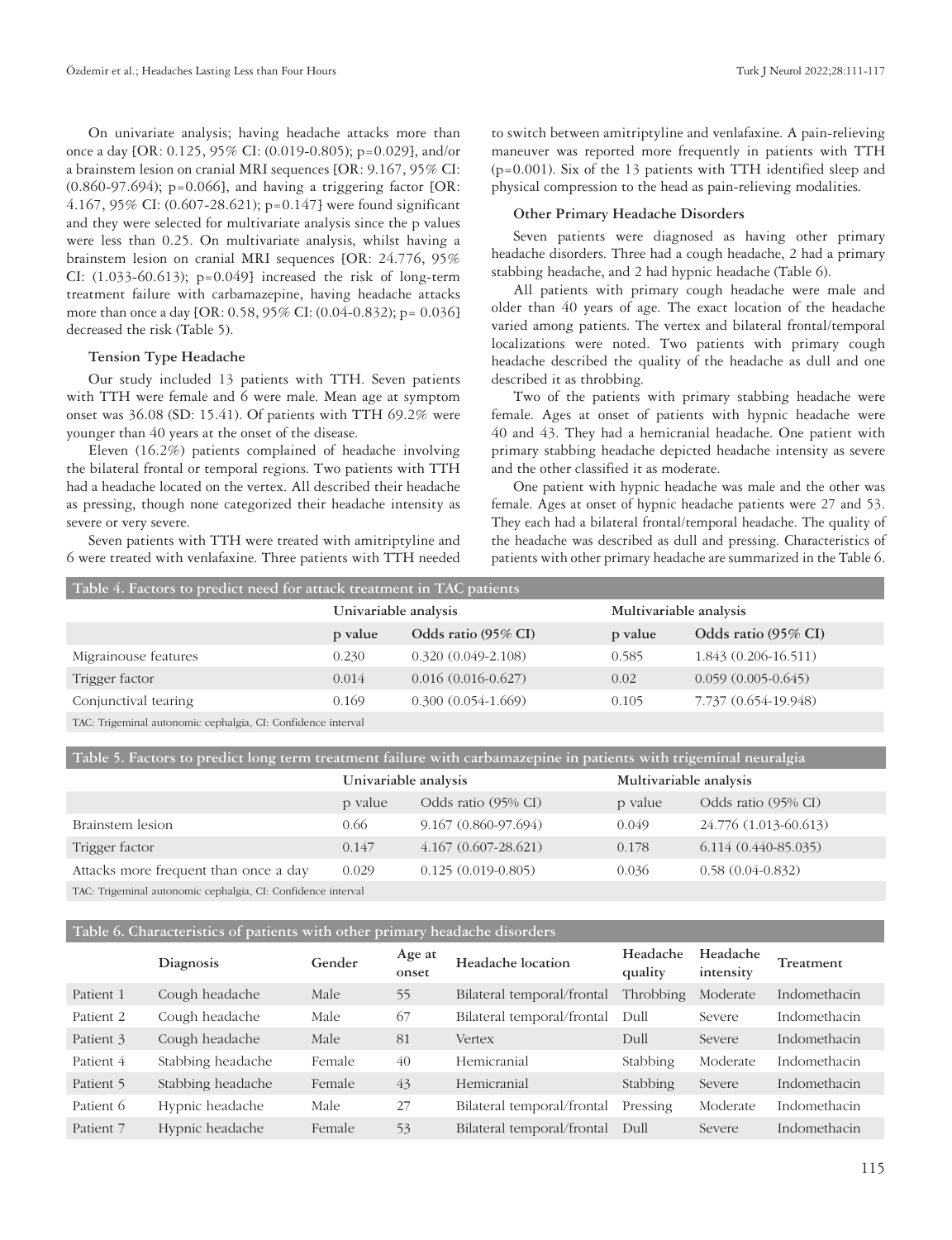# **Discussion**

# **General Demographic and Diagnostic Findings**

The diagnosis of primary headache disorders is based on the clinical features of the headaches (4). Demographic features differ between particular headache disorders (7). While the incidence of TTH peaks in the fourth decade, the incidence of TACs peaks in the fifth decade (7). TN often affects women older than 40 years of age (8). Moreover, headache disorders vary with gender; TAC and TTH are ordinarily seen in women, and cluster headaches are more frequent in men (8). The demographic features of our study group are in line with the literature.

# **Trigeminal Autonomic Cephalgias**

The TACs are comparatively uncommon disorders (5). In the literature, the episodic cluster headache is the most prevalent TAC, as in our study population (5). In a descriptive study, cluster headaches were more frequent in men, with the median age at onset being over 40 years of age (9).

Unilateral headache and cranial autonomic features are characteristic for TACs (10). Quality of pain varies among the TACs (11). The quality of headache can be throbbing, burning or stabbing (11). In our study, throbbing and hemicranial headaches were significantly more frequent in the TAC group than the non-TAC group (p=0.001 and p=0.035, respectively). Additionally, 7 patients with TAC described migrainous features during the headache attacks. These included photophobia, phonophobia and nausea/vomiting, and they could be seen in up to 56% of patients with TAC (11,12). Moreover, cranial autonomic symptoms were shown in patients with migraine (13). Lacrimation, conjunctival tearing and facial swelling can be seen in patients with migraine (13). Headaches provoked by starvation and history of abdominal pain raise the risk of having cranial autonomic features in patients with migraine (13).

Lacrimation and conjunctival injection are autonomic symptoms described in up to 90% of patients with TACs, especially in patients with cluster headaches (9,10,11). No autonomic symptom is related to a specific TAC subtype or has prognostic implications (10). Of our patients with TAC, 50% had lacrimation and/or conjunctival injection as autonomic symptoms. In line with the literature, the type of autonomic symptom did not affect the demographic or clinical features of patients with TAC nor did it affect treatment response.

Verapamil is considered the first-choice preventive therapy for cluster headaches (14). It may reduce headache attack frequency in 69-94% of patients (14). Although evidence is scarce regarding topiramate in preventive therapy of cluster headache, we treated 5 of our patients with cluster headache with topiramate (as they had not responded to verapamil) and observed a satisfactory response (14). The patient with SUNCT was treated with lamotrigine, and headache frequency and severity were reduced by more than 50%. Patients with paroxysmal hemicrania were treated with indomethacin and their headache attacks improved as expected.

The logistic regression analysis indicated that having a triggering factor reduced the risk of needing an attack treatment in patients with TAC [OR: 0.059, 95% CI: (0.005-0.645); p=0.02]. Steinberg et al. (15) proposed a scale for cluster headache severity which included attack frequency, attack duration, and bout duration. It was also emphasized that patients with cluster

headache with a triggering factor had lower severity scores than the patients without a triggering factor (especially alcohol use). Higher age at the disease onset was also suggested as a risk factor for maximum cluster headache severity (15). However, our study did not have the same result.

# **Trigeminal Neuralgias**

TN is characterized by sudden and intense pain in the region of one or more divisions in the trigeminal nerve (16). The female predominance is one of the differences between the TN and TACs, especially cluster headaches and SUNCT (17). In our study, merely 2 (8.6%) of the patients with TN had pain in the region of the ophthalmic nerve. Localization of the pain can be a distinguishing factor in TN and TAC  $(17)$ .

Specific brainstem lesions may cause TN (16). Neurovascular compression and multiple sclerosis plaques are well-known causes of TN (16). These disorders are named "classical TN" and "TN attributed to multiple sclerosis", respectively (4). We had 4 patients with classical TN and 1 patient with TN attributed to multiple sclerosis.

Carbamazepine is the gold standard in preventive therapy of TN (18). Carbamazepine was replaced with oxcarbazepine in case of treatment failure. Oxcarbazepine is also considered effective in TN treatment (18). Treating TN with valproic acid failed in 1 patient. An early publication suggested that valproic acid might be beneficial in treating TN, but valproic acid was not recommended in the European Academy of Neurology guideline on TN (18,19). None of our patients with TN underwent neurovascular decompression surgery due to due to unavailability in our university in our university.

The logistic regression analysis showed that having a brainstem lesion increased the risk of treatment failure with carbamazepine in the long term [OR: 24.776, 95% CI: (1.033-60.613); p=0.049]. In contrast, having pain attacks more than once a day at onset of the disease decreased the risk of the treatment failure in the long term [OR: 0.58, 95% CI: (0.04-0.832); p=0.036]. It was emphasized in the European Academy of Neurology that patients with secondary TN responded to treatment less favorably (18). Carbamazepine increases the refractory period of neurons (19). Therefore; it is the most effective treatment for high frequency discharged neurons (19).

# **Tension Type Headache**

As traditionally understood, TTH is usually located bilaterally and is characterized by mild to moderate pain intensity (20). Pressing quality of the headache is typical for TTH (20). Venlafaxine and amitriptyline are recommended drugs for TTH treatment (20). We believe that patients with TTH in our study showed typical features of TTH.

Relieving factors in migraine and TTH are described in the literature (21). The presence of a relieving factor was significantly associated with TTH in our group (p=0.001). Similarly, the most frequently expressed relaxing modality in TTH is sleep (21). Triggering factors are described for multiple headache disorders (11,17,21). The presence of a trigger such as emotional stress, sleeplessness, alcohol, and noise did not differ significantly between the groups included in our study (p=0.35).

Our center is a tertiary referral center, which might result in a patient selection bias and a low number of patients with TTH.